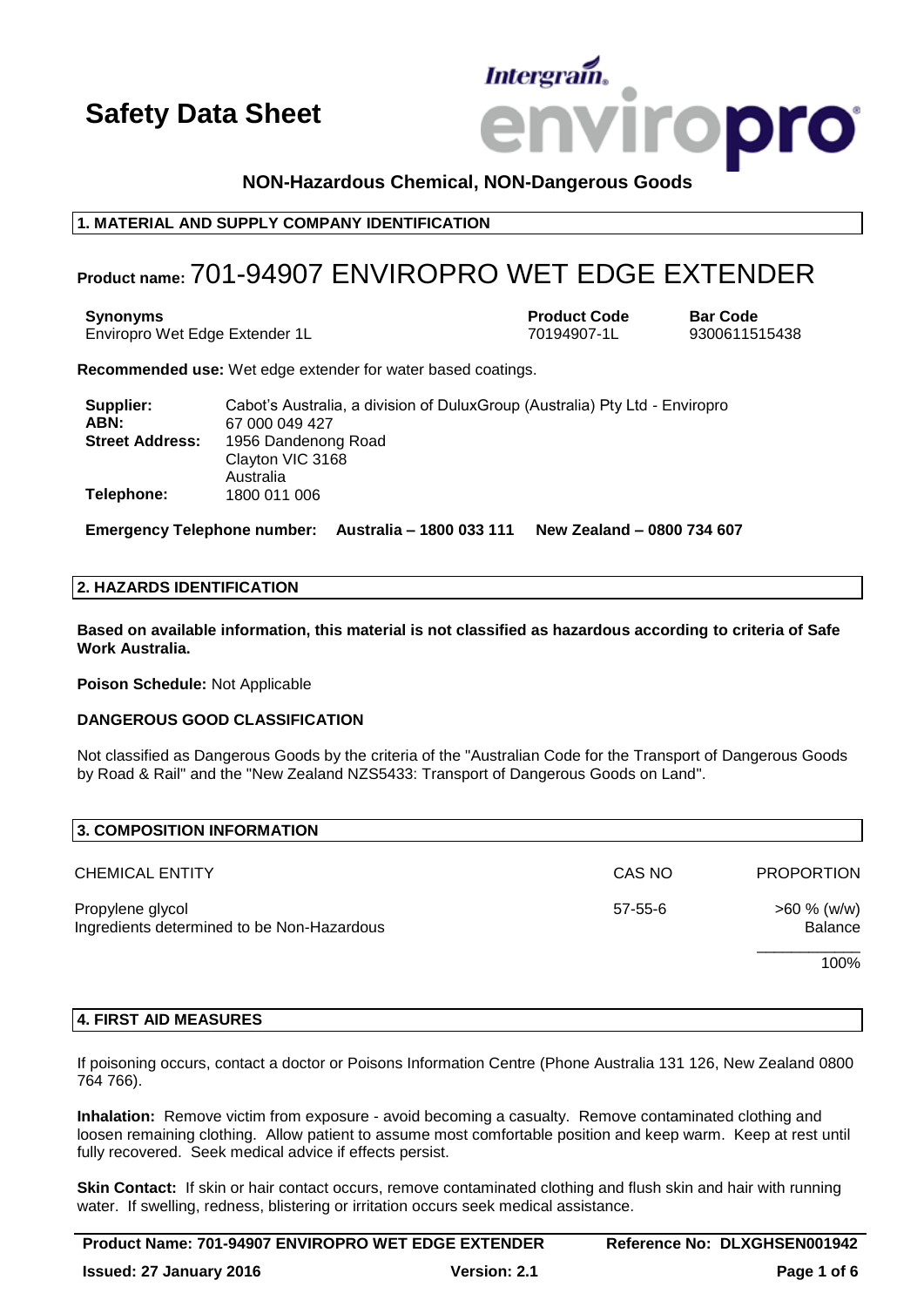

**Eye contact:** If in eyes wash out immediately with water. In all cases of eye contamination it is a sensible precaution to seek medical advice.

**Ingestion:** Rinse mouth with water. If swallowed, do NOT induce vomiting. Give a glass of water to drink. Never give anything by the mouth to an unconscious patient. If vomiting occurs give further water. Seek medical advice.

**PPE for First Aiders:** Wear safety shoes, overalls, gloves, safety glasses. Available information suggests that gloves made from nitrile rubber should be suitable for intermittent contact. However, due to variations in glove construction and local conditions, the user should make a final assessment. Always wash hands before smoking, eating, drinking or using the toilet. Wash contaminated clothing and other protective equipment before storing or re-using.

**Notes to physician:** Treat symptomatically.

### **5. FIRE FIGHTING MEASURES**

**Hazchem Code:** Not applicable.

**Suitable extinguishing media:** If material is involved in a fire use water fog (or if unavailable fine water spray), alcohol resistant foam, standard foam, dry agent (carbon dioxide, dry chemical powder).

**Specific hazards:** Combustible material.

**Fire fighting further advice:** On burning or decomposing may emit toxic fumes. Fire fighters to wear selfcontained breathing apparatus and suitable protective clothing if risk of exposure to vapour or products of combustion or decomposition.

# **6. ACCIDENTAL RELEASE MEASURES**

#### **SMALL SPILLS**

Wear protective equipment to prevent skin and eye contamination. Avoid inhalation of vapours or dust. Wipe up with absorbent (clean rag or paper towels). Collect and seal in properly labelled containers or drums for disposal.

# **LARGE SPILLS**

Clear area of all unprotected personnel. Slippery when spilt. Avoid accidents, clean up immediately. Wear protective equipment to prevent skin and eye contamination and the inhalation of vapours. Work up wind or increase ventilation. Contain - prevent run off into drains and waterways. Use absorbent (soil, sand or other inert material). Collect and seal in properly labelled containers or drums for disposal. If contamination of crops, sewers or waterways has occurred advise local emergency services.

#### **Dangerous Goods - Initial Emergency Response Guide No:** Not applicable

# **7. HANDLING AND STORAGE**

**Handling:** Avoid eye contact and repeated or prolonged skin contact. Avoid inhalation of vapour, mist or aerosols.

**Storage:** Store in a cool, dry, well-ventilated place and out of direct sunlight. Store away from foodstuffs. Store away from incompatible materials described in Section 10. Store away from sources of heat and/or ignition. Keep container standing upright. Keep containers closed when not in use - check regularly for leaks.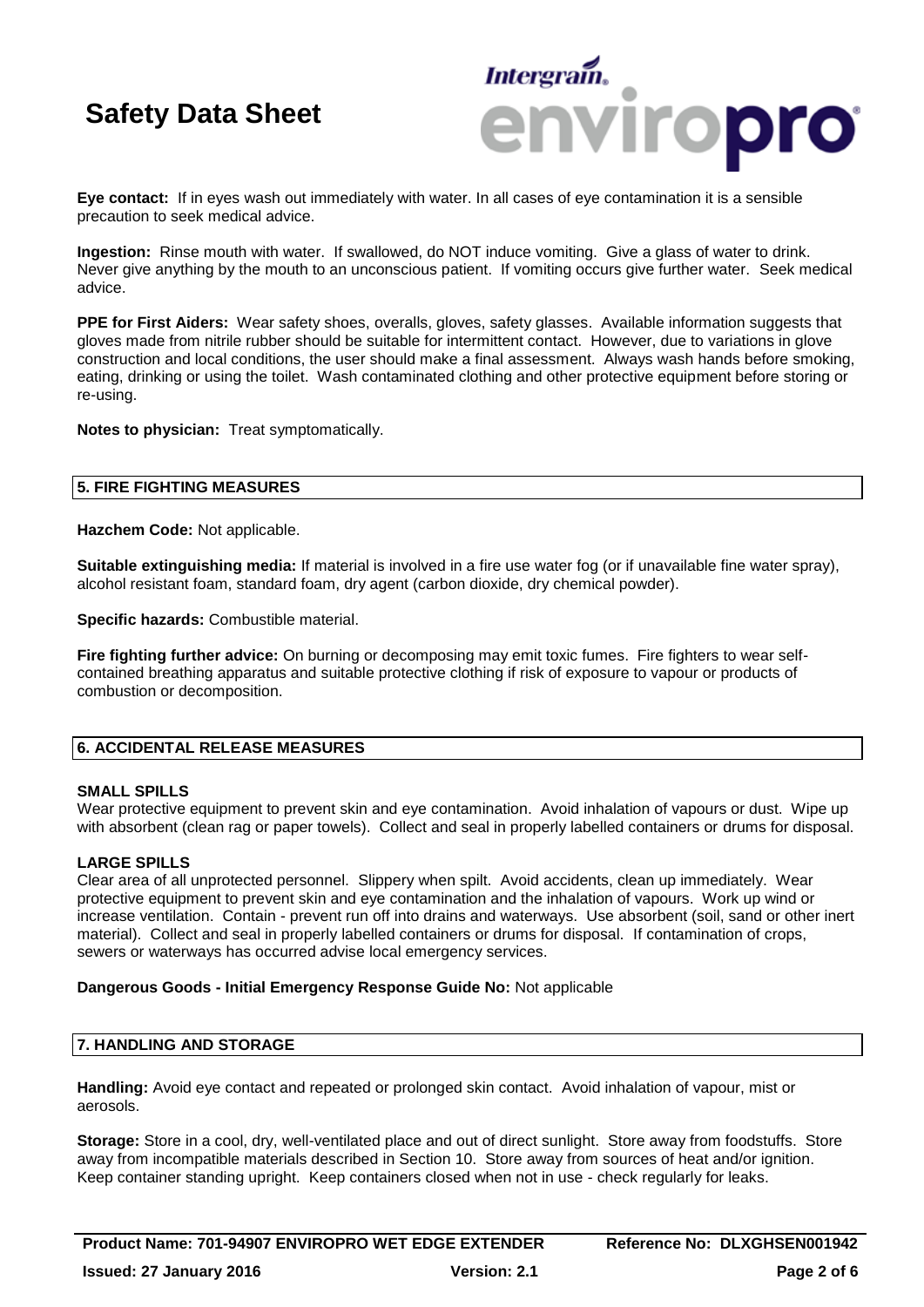

### **8. EXPOSURE CONTROLS / PERSONAL PROTECTION**

#### **National occupational exposure limits:**

|                                                 | TWA |       | STEL |       | <b>NOTICES</b> |
|-------------------------------------------------|-----|-------|------|-------|----------------|
|                                                 | ppm | ma/m3 | ppm  | ma/m3 |                |
| Propane-1,2-diol total: (vapour & particulates) | 150 | 474   |      |       |                |
| Propane-1,2-diol: particulates only             |     | 10.   |      |       | -              |

As published by Safe Work Australia.

TWA - The time-weighted average airborne concentration over an eight-hour working day, for a five-day working week over an entire working life.

STEL (Short Term Exposure Limit) - the average airborne concentration over a 15 minute period which should not be exceeded at any time during a normal eight-hour workday.

These Exposure Standards are guides to be used in the control of occupational health hazards. All atmospheric contamination should be kept too as low a level as is workable. These exposure standards should not be used as fine dividing lines between safe and dangerous concentrations of chemicals. They are not a measure of relative toxicity.

If the directions for use on the product label are followed, exposure of individuals using the product should not exceed the above standard. The standard was created for workers who are routinely, potentially exposed during product manufacture.

**Biological Limit Values:** As per the "National Model Regulations for the Control of Workplace Hazardous Substances (Safe Work Australia)" the ingredients in this material do not have a Biological Limit Allocated.

**Engineering Measures:** Ensure ventilation is adequate to maintain air concentrations below Exposure Standards. Use only in well ventilated areas. Use with local exhaust ventilation or while wearing appropriate respirator. Vapour heavier than air - prevent concentration in hollows or sumps. Do NOT enter confined spaces where vapour may have collected.

#### **Personal Protection Equipment:** SAFETY SHOES, OVERALLS, GLOVES, SAFETY GLASSES.

Wear safety shoes, overalls, gloves, safety glasses. Available information suggests that gloves made from nitrile rubber should be suitable for intermittent contact. However, due to variations in glove construction and local conditions, the user should make a final assessment. Always wash hands before smoking, eating, drinking or using the toilet. Wash contaminated clothing and other protective equipment before storing or re-using.

**Hygiene measures:** Keep away from food, drink and animal feeding stuffs. When using do not eat, drink or smoke. Wash hands prior to eating, drinking or smoking. Avoid contact with clothing. Avoid eye contact and repeated or prolonged skin contact. Avoid inhalation of vapour, mist or aerosols. Ensure that eyewash stations and safety showers are close to the workstation location.

### **9. PHYSICAL AND CHEMICAL PROPERTIES**

Form: Clear Liquid **Colour:** Colourless<br> **Odour:** Mild.chara **Odour:** Mild, characteristic

**Solubility:** Soluble in water. **Specific Gravity (20 °C):** 1.04 **Relative Vapour Density (air=1):** >1 **Vapour Pressure (20 °C):** 

**Product Name: 701-94907 ENVIROPRO WET EDGE EXTENDER Reference No: DLXGHSEN001942**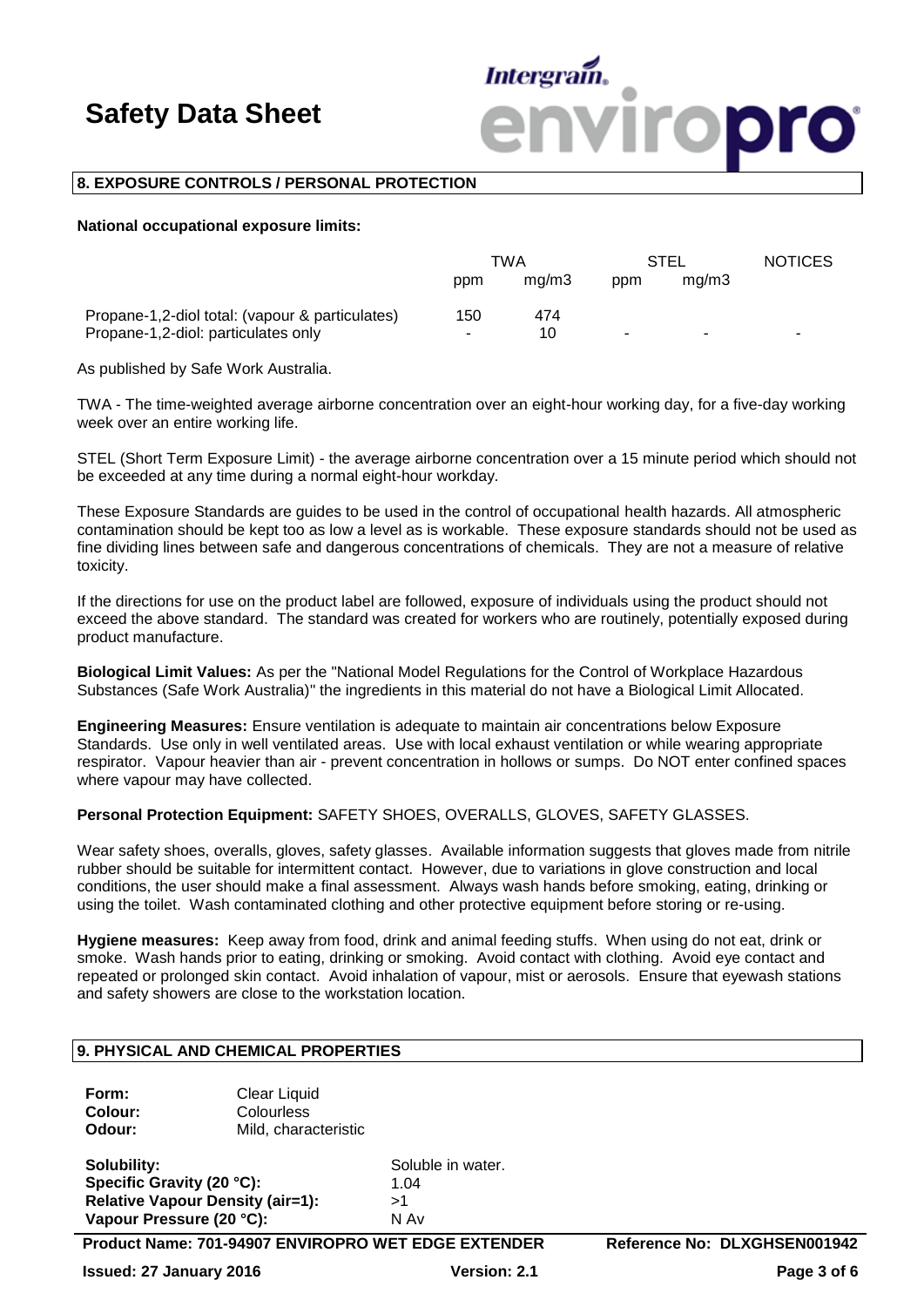

**Flash Point (°C):**  $>104$ <br>**Flammability Limits (%):** N Av **Flammability Limits (%): <br><b>Autoignition Temperature (°C):** N Av **Autoignition Temperature (°C): Melting Point/Range (°C):** N Av **Boiling Point/Range (°C):** N Av **Decomposition Point (°C):** N Av **pH:** N Av **Viscosity:**  $>21$  mm2/sec **Total VOC (g/Litre):** N Av

(Typical values only - consult specification sheet)  $N Av = Not available, N App = Not applicable$ 

### **10. STABILITY AND REACTIVITY**

**Chemical stability:** This material is thermally stable when stored and used as directed.

**Conditions to avoid:** Elevated temperatures and sources of ignition.

**Incompatible materials:** Oxidising agents.

**Hazardous decomposition products:** Oxides of carbon and nitrogen, smoke and other toxic fumes.

**Hazardous reactions:** No known hazardous reactions.

# **11. TOXICOLOGICAL INFORMATION**

No adverse health effects expected if the product is handled in accordance with this Safety Data Sheet and the product label. Symptoms or effects that may arise if the product is mishandled and overexposure occurs are:

### **Acute Effects**

**Inhalation:** Material may be an irritant to mucous membranes and respiratory tract.

**Skin contact:** Contact with skin may result in irritation.

**Ingestion:** Swallowing can result in nausea, vomiting and irritation of the gastrointestinal tract.

**Eye contact:** May be an eye irritant.

#### **Acute toxicity**

**Inhalation:** This material has been classified as non-hazardous. Acute toxicity estimate (based on ingredients): LC50 > 20.0 mg/L for vapours or LC50 > 5.0 mg/L for dust and mist or LC50 > 20,000 ppm for gas

**Skin contact:** This material has been classified as non-hazardous. Acute toxicity estimate (based on ingredients): >2,000 mg/Kg bw

**Ingestion:** This material has been classified as non-hazardous. Acute toxicity estimate (based on ingredients): >2,000 mg/Kg bw

**Corrosion/Irritancy:** Eye: this material has been classified as not corrosive or irritating to eyes. Skin: this material has been classified as not corrosive or irritating to skin.

**Sensitisation:** Inhalation: this material has been classified as not a respiratory sensitiser. Skin: this material has been classified as not a skin sensitiser.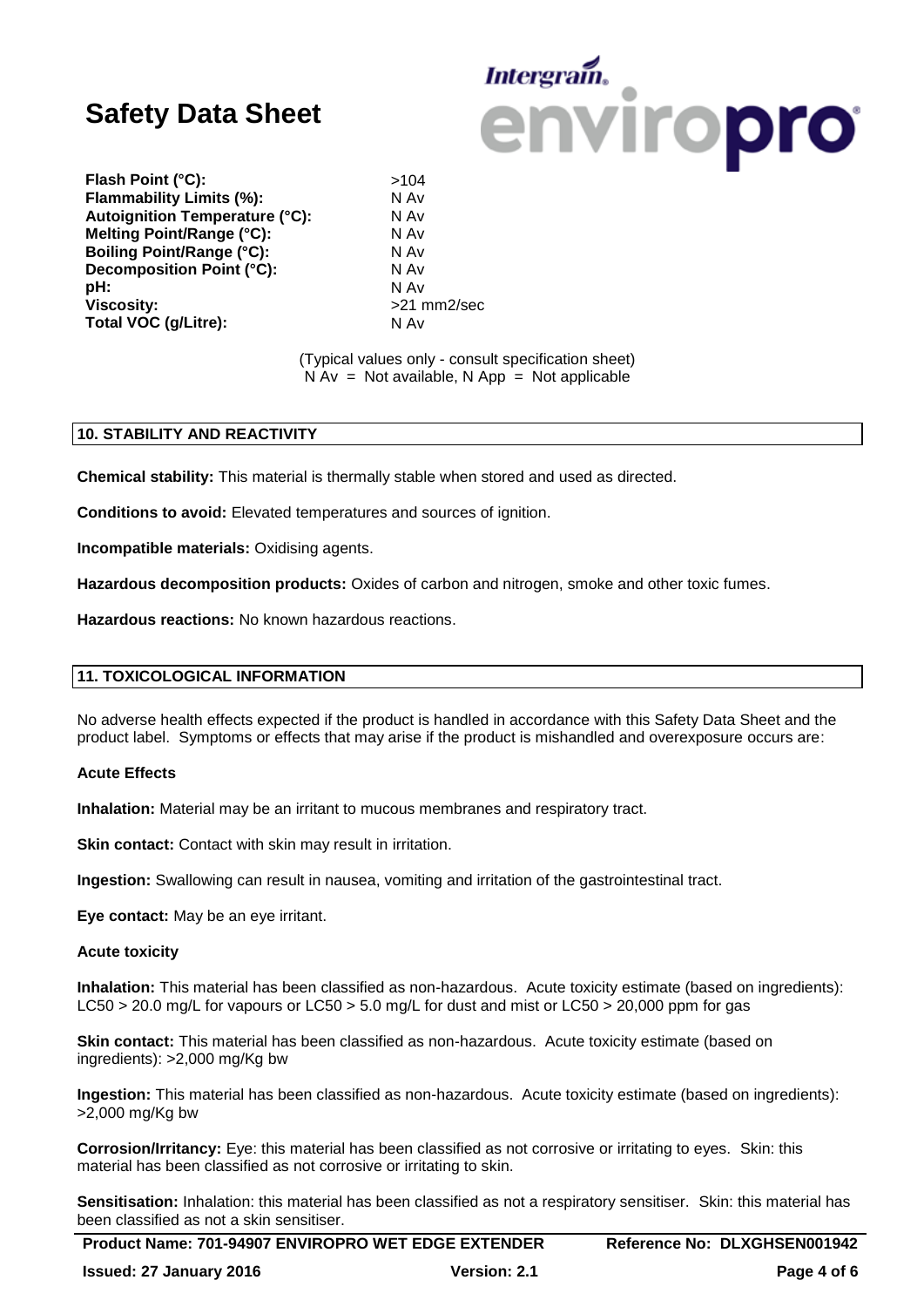

**Aspiration hazard:** This material has been classified as non-hazardous.

**Specific target organ toxicity (single exposure):** This material has been classified as non-hazardous.

**Chronic Toxicity**

**Mutagenicity:** This material has been classified as non-hazardous.

**Carcinogenicity:** This material has been classified as non-hazardous.

**Reproductive toxicity (including via lactation):** This material has been classified as non-hazardous.

**Specific target organ toxicity (repeat exposure):** This material has been classified as non-hazardous.

# **12. ECOLOGICAL INFORMATION**

Avoid contaminating waterways.

**Acute aquatic hazard:** This material has been classified as non-hazardous. Acute toxicity estimate (based on ingredients): >100 mg/L

**Long-term aquatic hazard:** This material has been classified as non-hazardous. Non-rapidly or rapidly degradable substance for which there are adequate chronic toxicity data available OR in the absence of chronic toxicity data, Acute toxicity estimate (based on ingredients): >100 mg/L, where the substance is not rapidly degradable and/or BCF  $<$  500 and/or log  $K_{ow}$   $<$  4.

**Ecotoxicity:** No information available.

**Persistence and degradability:** No information available.

**Bioaccumulative potential:** No information available.

**Mobility:** No information available.

### **13. DISPOSAL CONSIDERATIONS**

Persons conducting disposal, recycling or reclamation activities should ensure that appropriate personal protection equipment is used, see "Section 8. Exposure Controls and Personal Protection" of this SDS.

If possible material and its container should be recycled. If material or container cannot be recycled, dispose in accordance with local, regional, national and international Regulations.

# **14. TRANSPORT INFORMATION**

#### **ROAD AND RAIL TRANSPORT**

Not classified as Dangerous Goods by the criteria of the "Australian Code for the Transport of Dangerous Goods by Road & Rail" and the "New Zealand NZS5433: Transport of Dangerous Goods on Land".

#### **MARINE TRANSPORT**

Not classified as Dangerous Goods by the criteria of the International Maritime Dangerous Goods Code (IMDG Code) for transport by sea.

# **AIR TRANSPORT**

**Product Name: 701-94907 ENVIROPRO WET EDGE EXTENDER Reference No: DLXGHSEN001942**